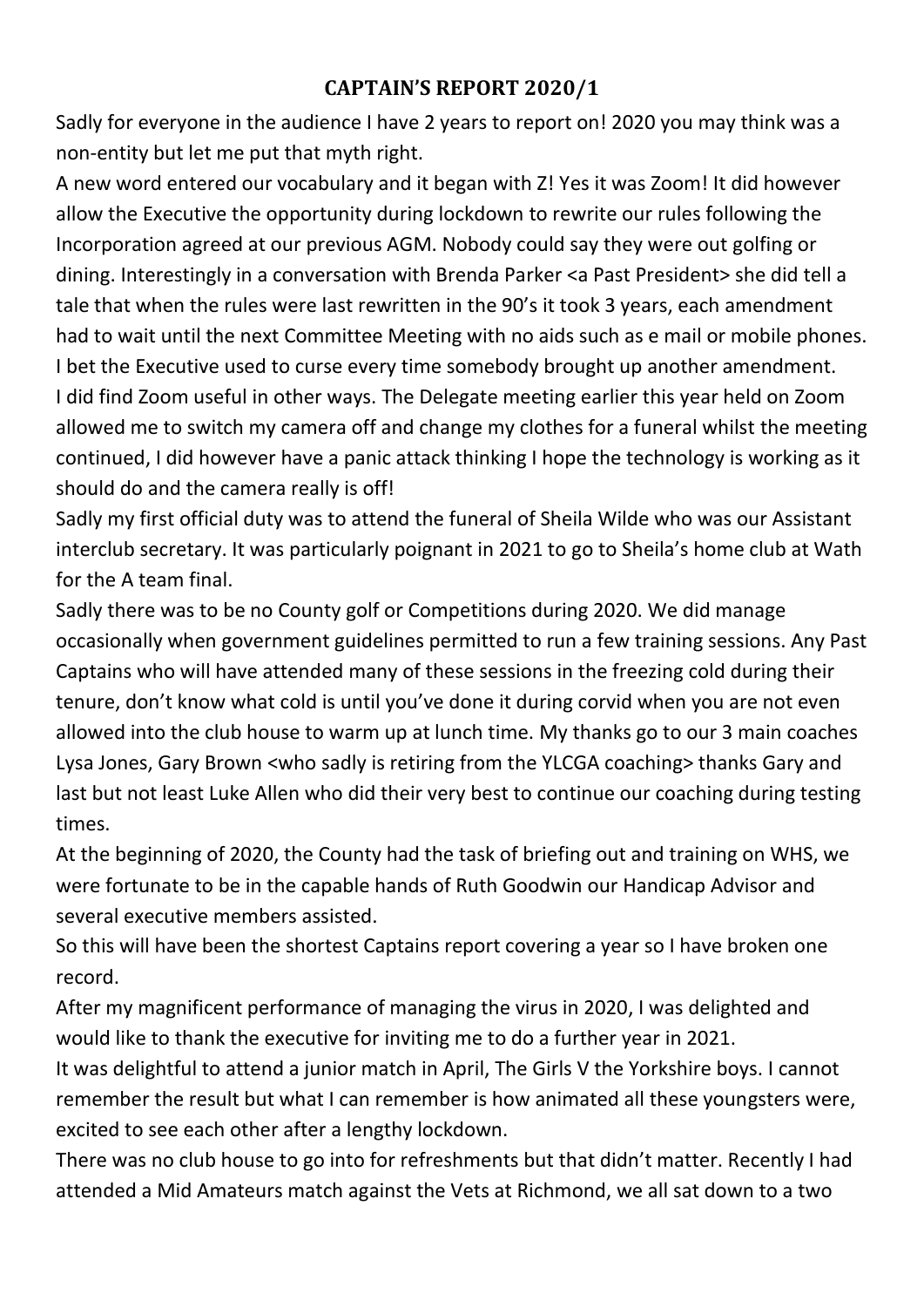course meal in the club house and I realised how far we had come since the start of the season.

My first major event of the calendar was "The Championship". This was held at Ilkley, with no supporters and no entry into the club house unless you were running the event. If I said it was raining it would be an understatement. The club worked exceptionally hard to keep the greens from flooding and the river was inches away from bursting its banks. We did get the event played and ended up with an excellent final between Nicola Slater who was at Lindrick and Hannah Holden from Huddersfield. Nicola became our County Champion, a worthy winner as she has always put Yorkshire golf high on her list. At this stage I would like to thank my selection committee for turning out on three horrible weather days to view the players ready for selection for Northern week. To help us achieve this task Helen Lilley and Jane Bramwell stalked all the players to log their results so thank you. Also thank you to both Carolyn Acroyd and Terry Ann Whitley for going the extra mile with the co vid conditions. My thanks also to Daphne Ledger for helping the team get to grips with Golf Genius.

My next task was preparation for Northern Counties week at Alnmouth. This event was always going to be different with no Caddies but it didn't stop our usual supporters labelled the "Green Army" coming to support the team. It also involved many lateral flow tests to confirm we were all healthy. The President Ann Mcmullen decided she had had enough of me after the team photographs and decided to fall down a pot hole and break her metatarsal before a ball had even been struck.

It really was a wonderful week and the team and the coach Lysa Jones are to be congratulated for a clean sweep beating all 5 Northern Counties. It was not the exciting finish where you win on the 18th hole on the last putt as in Heather Muir's year but it was still brilliant.

Not even time to recover from such a busy week came the Challenge Bowl at Oakdale golf club. I was beginning to feel a little unlucky when on the first morning it did look touch and go with the weather. After a delay of about an hour play commenced. The winner Sadie Wilyman was a very worthy winner. Anybody wishing to win this competition should set up a meeting with Sadie, who has won this event on 3 occasions. I congratulate her. My Captain's journey continued with my attendance at the Junior Championship at Garforth Golf Club. It was held on the one scorching Sunday in July where temperatures reached 80 deg. In the first round Abigail Taylor from Headingley scored a gross 70 and went on to be crowned the Junior Champion. Abigail then went on to compete in the Justin Rose Telegraph competition, not this year in Portugal <br/>because of covid> but instead at Walton Heath. Abigail although not the winner, shot the lowest score on the final day. The Junior Championship was followed closely by the Junior Jamboree. All my predecessors will all tell you that this is one of the nicest events you will attend. This year it was held at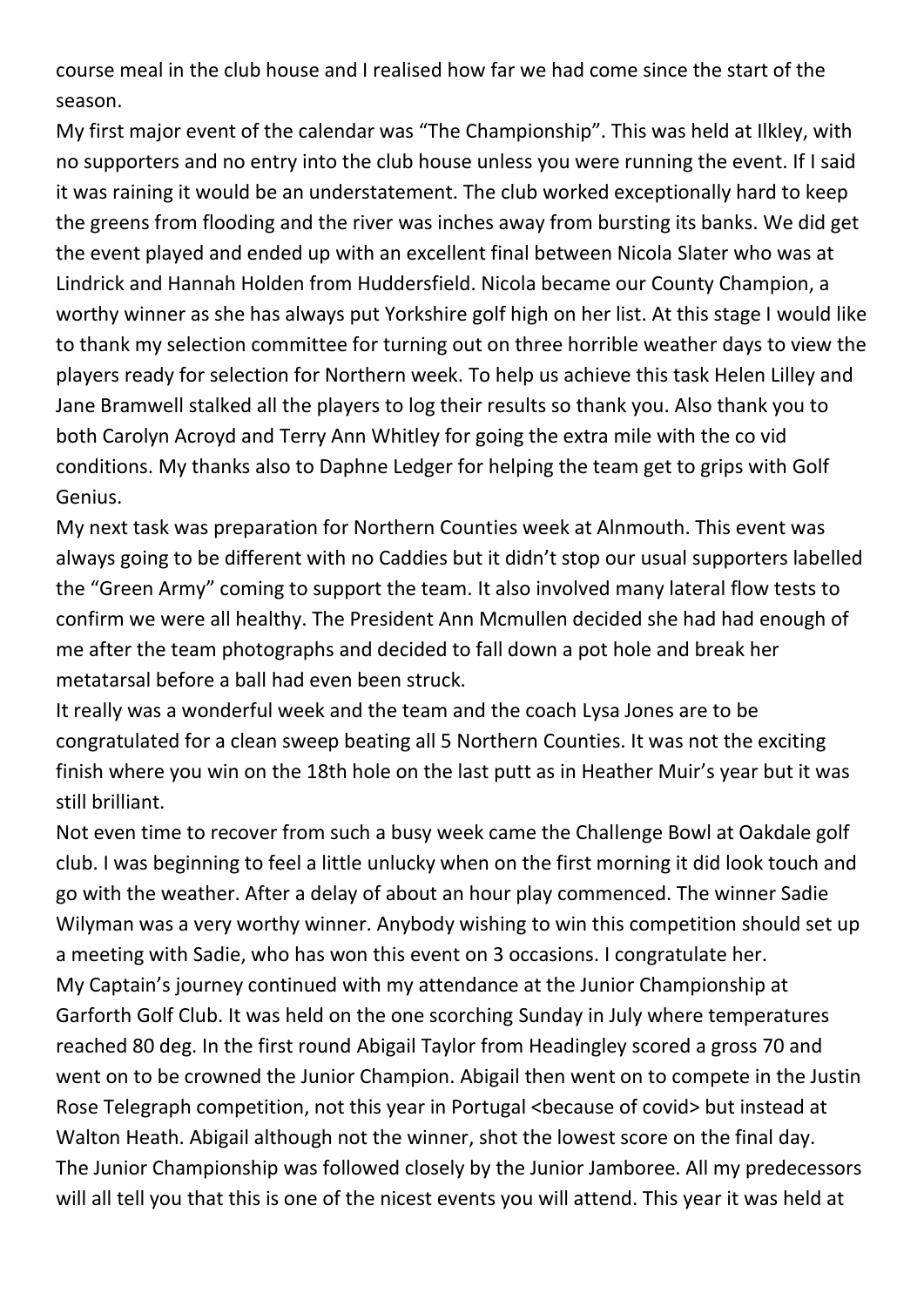Wynard in Durham. The only drawback to the event I could possibly find was that for 2 days you live on burgers and pizza!

I decided that this event was probably the only event that I attended where winning wasn't everything! It was more about giving the youngsters a new experience in their golfing journey. I give credit at this point to Karen Fellows and her junior team Barbara Taylor, Lesley Mather, Jo Peace and Vicky Holden for all the work that goes on during the year to produce our stars of the future.

It was now onto my home club Wetherby who hosted the Alison Nicholas Am Am. This is an event that every Captain of Yorkshire is delighted to host and I was no exception. The event raised over £3600 which will be used for junior girls for Bursaries, equipment or tournament fees. It is appropriate at this stage to publicly thank Wetherby for allowing me free access to the course both during my Vice Captaincy and Captaincy, for Yorkshire events.

By now I am well into August and although I have a very busy couple of months coming up I still found time to attend the Curtis Cup at Conwy North Wales. This event would usually be played earlier in the season but again had changed its date because of the virus. Excitingly we had a Yorkshire player playing, Charlotte Heath from Huddersfield Golf Club and currently studying in the USA.

After a great start on day one for GB & I it was not sustainable and the USA was too good and defeated us. Charlotte was also part of the winning England side who won the Home Internationals. We are delighted that Charlotte has accepted the County's invitation to be an Honorary Member of the YLCGA in recognition of her achievement.

Having returned from the Curtis Cup I looked in my diary to see it was still full of new events. It was now the turn of the Interclub finals. It is something very dear to my heart but I will let Marlene read the results in her report. It is fortunate that the President and I live 3 miles apart as there was much travelling to be done to these finals, all 6.30am starts. Out of all the competitions that we ran this year in the virus, this was certainly the most challenging, firstly because of the duration of this competition and secondly because of the number of players that play in it. My thanks must go to Marlene Dixon and also Linda

Bemrose for not only the Finals but also constantly adapting to government guidelines and taking an extraordinary number of calls during the summer. It is testament to both of you that almost all the matches were played.

Interspersed with interclub finals were my preparations for Denham in Buckinghamshire for County Finals.

We were to face a new format which all the other counties had previously experienced, but we did not have that luxury.

As is often the case I lost my County Champion Nicola Slater who was away representing her university, and by this time Lily Hirst one of my strongest players had left for America to